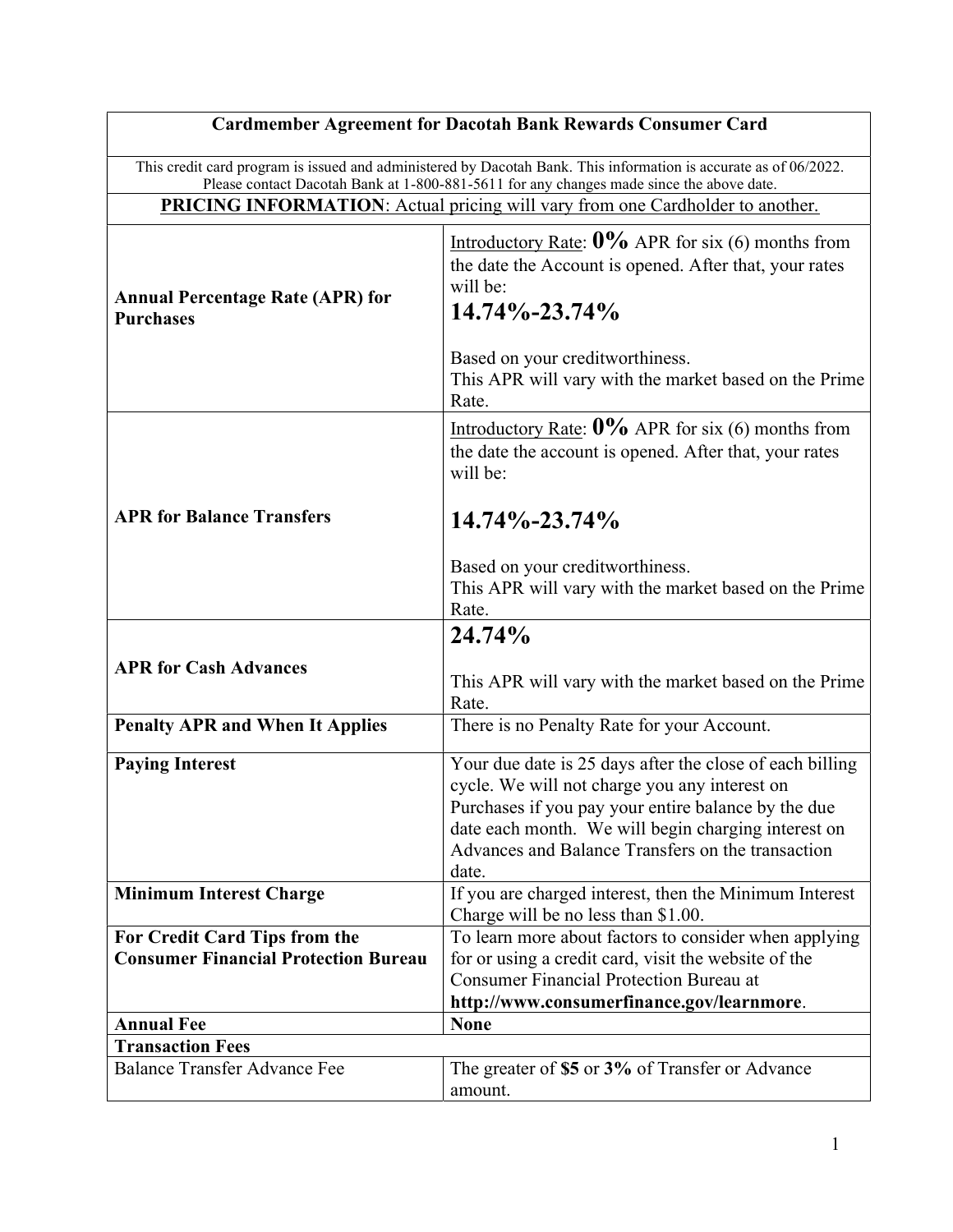| Financial Institution Cash Advance Fee | The greater of \$5 or 3% of Advance amount. |
|----------------------------------------|---------------------------------------------|
|                                        |                                             |
| Cash Equivalent Advance Fee            | The greater of \$5 or 3% of Advance amount. |
| Cash Advance ATM Fee                   | The greater of \$5 or 3% of Advance amount. |
| Foreign Transaction Fee                | 1% of Transaction amount                    |
| <b>Penalty Fees</b>                    |                                             |
| Late Fee                               | Up to $$40$                                 |
| Over-the-Credit-Limit Fee              | <b>None</b>                                 |
| <b>Returned Payment Fee</b>            | Up to $$35$                                 |

How We Will Calculate Your Balance: For Purchase balances, we use a method called "Average Daily Balance Method (Excluding Current Purchases)." For Cash Advances and Balance Transfers, we use a method called "Average Daily Balance Method (Including New Cash Advances and Balance Transfers)." See your Account Agreement for more details.

Introductory Rates: Your applicable introductory rates described above will continue for six (6) months from the date your Account is opened and will not be revoked for any reason prior to such time.

Variable APRs based on Prime: If any APR is based on the U.S. Prime Rate ("Prime Rate"), the APR will equal the Prime Rate plus the additional amount shown above. If the Prime Rate increases, it will cause the APR to increase. If the Prime Rate decreases, it will cause the APR to decrease. For each billing cycle we use the Prime Rate published in The Wall Street Journal on the  $10<sup>th</sup>$  of each month (or if The Wall Street Journal does not publish on the  $10<sup>th</sup>$  day of the month, we will use the Prime Rate from the last published day preceding the  $10<sup>th</sup>$ ). If the Prime Rate causes an APR to change, we put the new APR into effect as of the first day of the billing cycle for which we calculate the APR. We apply the new APR to any existing balances, subject to any promotional rate that may apply. If The Wall Street Journal does not publish the Prime Rate, we will use a similar published rate.

uChoose Rewards© Program: The uChoose Rewards© Terms & Conditions govern the uChoose Rewards© program and are available at www.dacotahbank.com.

Billing Rights: Information on your rights to dispute transactions and how to exercise those rights is provided in your Account Agreement.

This information is accurate as of 03/2022 and is subject to change after this date. For current information please contact Dacotah Bank at PO Box 1474, Aberdeen, SD 57402 or call us at 1- 800-881-5611.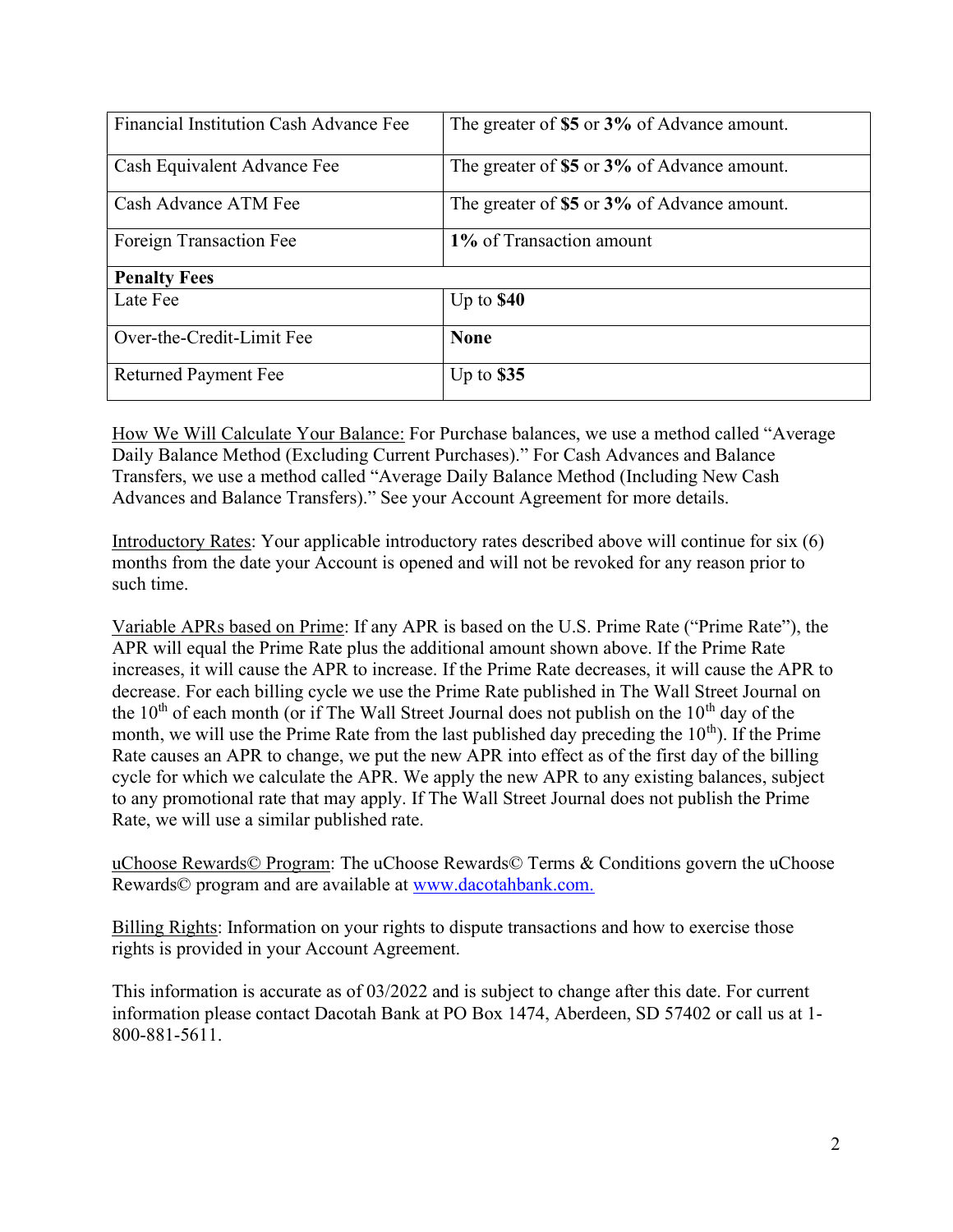#### State-specific Information:

California Residents: A married applicant may apply for a separate card account. Each applicant (1) may, after credit approval, use the credit card account up to its credit limit; (2) may be liable for amounts extended under the plan to any joint applicant. As required by law, you are hereby notified that a negative credit report reflecting on your credit record may be submitted to a credit reporting agency if you fail to fulfill the terms of your credit obligations.

Ohio Residents: The Ohio laws against discrimination require that all creditors make credit equally available to all credit worthy customers, and that credit reporting agencies maintain separate credit histories on each individual upon request. The Ohio Civil Rights Commission administers compliance with this law.

New York and Vermont Residents: Dacotah Bank may obtain at any time your credit reports, for any legitimate purpose associated with the account or the application or request for an account, including but not limited to reviewing, modifying, renewing and collecting on your account. On your request, you will be informed if such report was ordered. If so, you will be given the name and address of the consumer reporting agency furnishing the report. New York residents may contact the New York State Department of Financial Services by telephone at 1- 800-342-3736 or visit www.dfs.ny.gov for free information on comparative credit card rates, fees and grace periods.

Married Wisconsin Residents: No provision of a marital property agreement, unilateral statement or court order applying to marital property will adversely affect a creditor's interests unless, prior to the time credit is granted, the creditor is furnished with a copy of the agreement, statement or court order, or has actual knowledge of the provision. All obligations on this account will be incurred in the interest of your marriage and family. You understand that we may be required to give notice of this account to your spouse. If you are a married applicant, you agree you will notify Dacotah Bank of your spouse's name and address within fifteen (15) days after completing an application.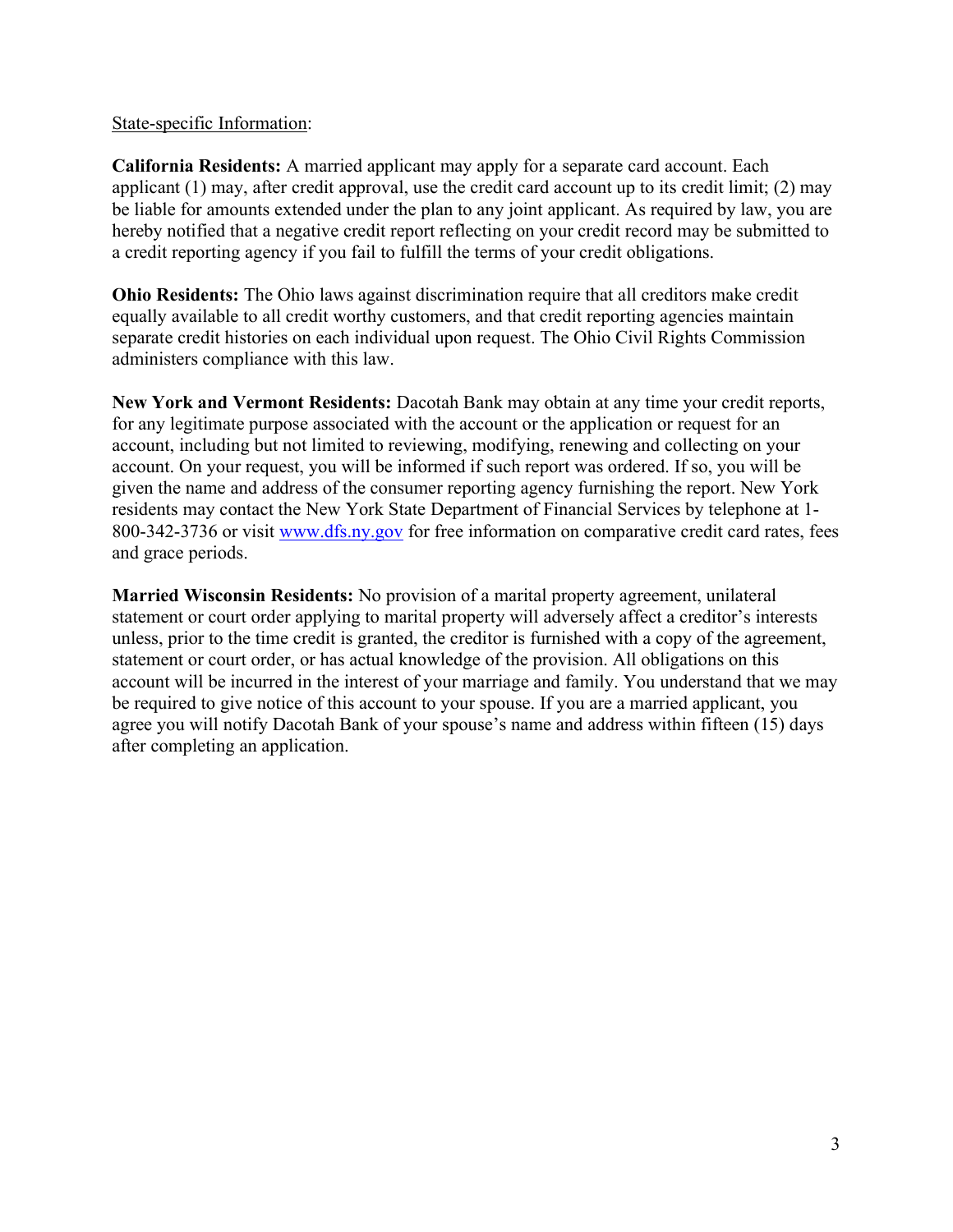## Account Agreement

This Agreement and the disclosures delivered to you upon the opening of your Account (the "Account-Opening Disclosures") (which are incorporated herein by reference), and any future changes we may make from time to time, is your contract with us and governs the use of your account ("Account") and any credit cards issued in connection with your Account ("Cards").

In this Agreement, "you," "your," and "yourself" mean each applicant or co-applicant for the Account, any person responsible for paying the Account, and anyone you authorize to use, access or service the Account. "We," "us," "our" and "Dacotah" mean Dacotah Bank.

## THIS AGREEMENT CONTAINS AN ARBITRATION PROVISION (INCLUDING A CLASS ACTION WAIVER) THAT, UNLESS REJECTED BY YOU, WILL SUBSTANTIALLY AFFECT YOUR RIGHTS TO BRING A LEGAL ACTION IN COURT, INCLUDING CLASS ACTIONS. IT IS IMPORTANT THAT YOU READ THE ENTIRE ARBITRATION PROVISION SECTION CAREFULLY.

#### Account Features/Use of Your Account

#### Purchases

You may use your Account to purchase, lease or otherwise obtain goods or services from any merchant that accepts your Card or Account (including transactions you initiate by mail, telephone or over the Internet) ("Purchases"). Even if you do not sign a sales draft or the merchant has not provided you with a written receipt or other proof of sale, you are responsible for all Purchases made through your Account, except as expressly limited by law (see the "Your Billing Rights" section below for more details). We reserve the right not to honor quasi-cash or cash equivalent Purchases (e.g., cryptocurrency, money orders, gambling chips and any other items that serve as cash or are convertible to cash).

#### Advances

You may obtain cash advances on your Account (generally, "Advances"). These Advances may include withdrawals made from automatic teller machines ("ATMs") or financial institutions; transfers of funds to a deposit account, including as part of an overdraft protection program, if applicable; and customer-initiated online cash advances. Advances may also include cash equivalent transactions to acquire or initiate wire transfers, travelers checks, cashier's checks, money orders, foreign cash transactions, casino gambling and betting transactions and lottery tickets. Advances may be subject to additional fees and a separate cash credit limit (which shall not exceed, and may be lower than, the total credit limit for your Account). Advances at ATMs will require the use of the personal identification number ("PIN") that corresponds to your Card and may be subject to third-party ATM fees.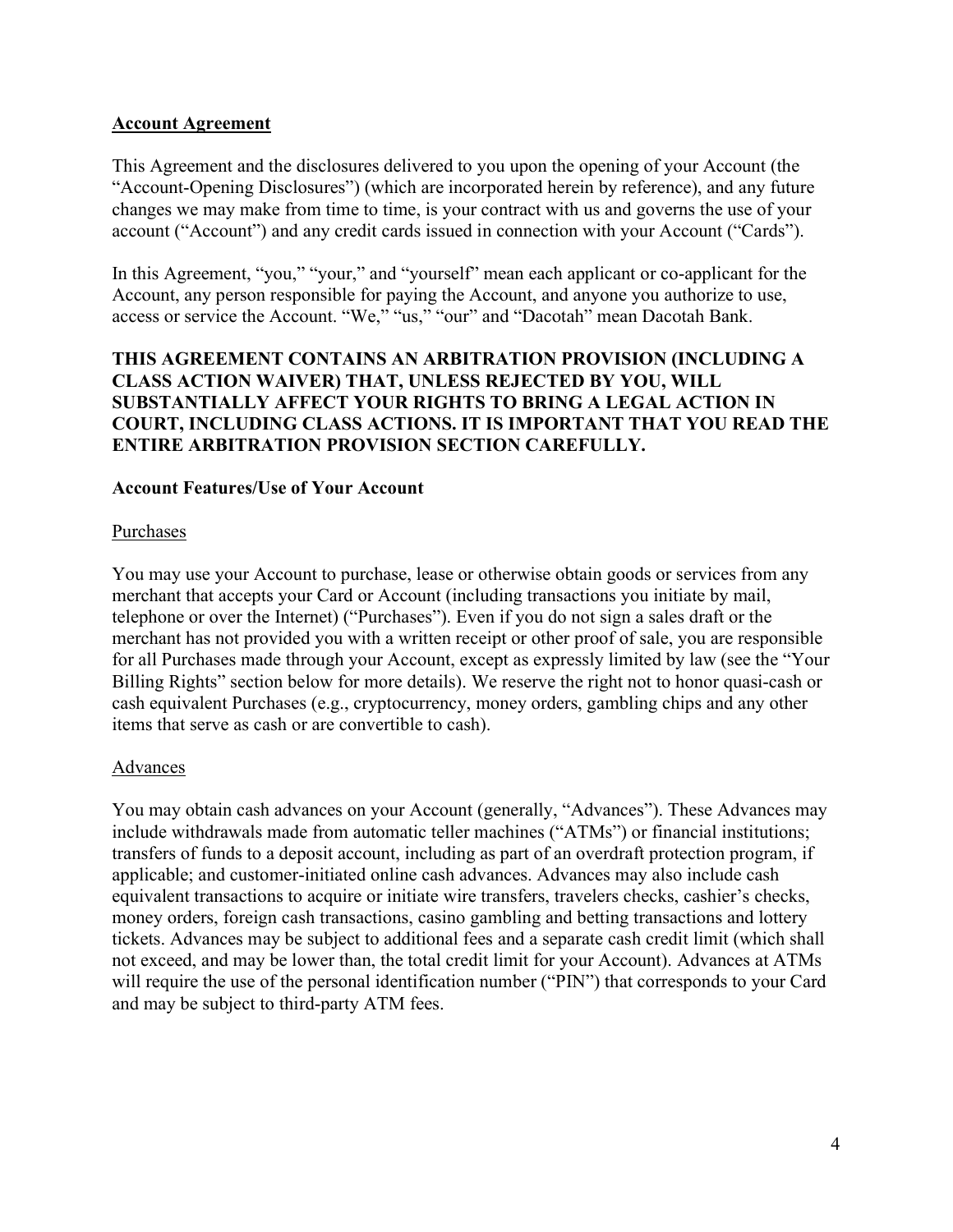#### Balance Transfers

From time to time, in our sole discretion, we may offer you the ability to transfer other balances you owe to other entities or financial institutions to your Account. We do not permit balance transfers from other accounts or loans you may have with us or our affiliates. Additional fees may apply for balance transfers, as described below. Promotions

From time to time, we may make special or promotional offers related to your Account. These offers are subject to the terms of this Agreement unless otherwise detailed on or with the offer itself or additional materials explaining the terms of such offer (the "Offer Materials").

#### Use with Mobile Phone or other Mobile Devices

Smart phones, tablets or other mobile devices (a "mobile device") may be able to download, store, and/or access account information, for instance through a mobile wallet, that may enable you to use the mobile device to purchase goods or services, make a balance transfer, or make a cash advance. In certain instances, those transactions will replicate using your Card to make a transaction on the internet with your computer. In other instances, the phone or mobile device will act as if it were a credit card itself. Applications that enable your mobile device will have unique terms governing those applications. Read them carefully. Transactions made through those applications are governed by this Agreement. When your Account information is accessible by your mobile device, it is important that you treat your mobile device with the same care you would your Card. For example, you should secure your mobile device against unauthorized access. Keep in mind, if you give someone your mobile device, that can be the same as giving that person your Card.

#### Recurring Preauthorized Transactions

Recurring preauthorized transactions occur when you authorize a merchant to automatically initiate a transaction using your Account on a recurring basis. If we issue a new credit card with a different number or expiration date to you, we may (but are not obligated to) provide your new card number and expiration date to a merchant with whom you have set up a recurring preauthorized transaction in order to continue your recurring preauthorized transactions. There will be circumstances in which you will need to contact the merchant.

#### Interest

#### Interest rates

This section provides the interest rates, also referred to as corresponding Annual Percentage Rates ("APRs"), which are applicable to your Account. If a rate is a variable rate, we calculate that APR by adding together an index and a margin. For more information on variable rates, please refer to the "Variable Interest Rates" section of this Agreement below.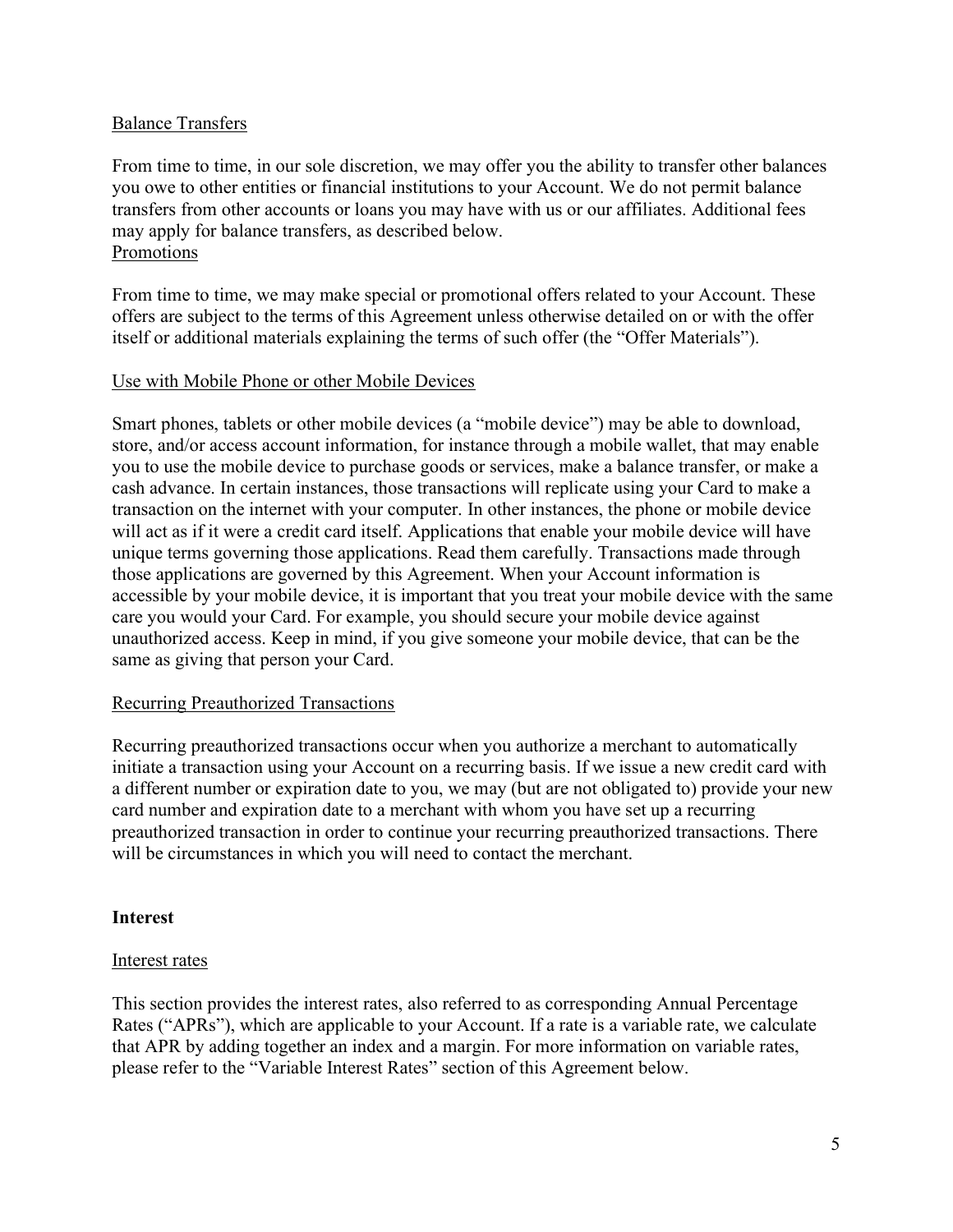## How Interest Is Calculated

We use the following methods to calculate interest on your Account:

Cash Advances – Average Daily Balance (including current Cash Advances). The interest charge on Advances begins from the date you obtain the Advance, or the first day of the billing cycle in which it is posted to your account, whichever is later. There is no grace period provided for current cycle Advances.

Balance Transfers - Average Daily Balance (including current Balance Transfers). The interest charge on Balance Transfers begins from the date you obtain the Balance Transfer, or the first day of the billing cycle in which it is posted to your account, whichever is later. There is no grace period provided for current cycle Balance Transfers.

Retail/Purchases – Average Daily Balances (excluding current Purchases). To avoid incurring interest on the balance of Purchases reflected on your monthly statement, you must pay the "New Balance" shown on your monthly statements on or before the Payment Due Date. The grace period for the New Balance of Purchases extends to the Payment Due Date.

The interest charges for a billing cycle are computed by dividing the Annual Percentage Rate ("APR") by 12 and applying that periodic rate to the "average daily balance" on your account. To get the average daily balance, we take the beginning balance of your Account each day, add any new Advances and Balance Transfers, and subtract any unpaid interest or other finance charges and payments or credits. We do not add in any new Purchases. This gives us the daily balance. Then we add up all the daily balances for the billing cycle and divide the total by the number of days in the billing cycle. This gives us the average daily balance. The billing cycle is a time period that ends on a "Statement Closing Date" determined by us and begins on the day after the Statement Closing Date of the previous billing cycle. Each monthly statement reflects a single billing cycle.

#### How to avoid paying interest

You have a 25-day interest-free period for Purchases provided you have paid your previous balance in full by the Payment Due Date shown on your monthly Account statement. To avoid incurring an additional interest charge on the balance of Purchases reflected in your monthly Account statement, you must pay the "New Balance" shown on your monthly statement on or before the Payment Due Date. The grace period for the New Balance of Purchases extends to the Payment Due Date. There is no interest-free period for transactions that post to your Account as Advances or Balance Transfers except as provided in any Offer Materials for such. Those transactions are subject to interest from the date of the transaction until the date they are paid in full.

## Variable Interest Rates

If any APR is based on the U.S. Prime Rate ("Prime Rate"), the APR will equal the Prime Rate plus the additional amount shown above. If the Prime Rate increases, it will cause the APR to increase. If the Prime Rate decreases, it will cause the APR to decrease. For each billing cycle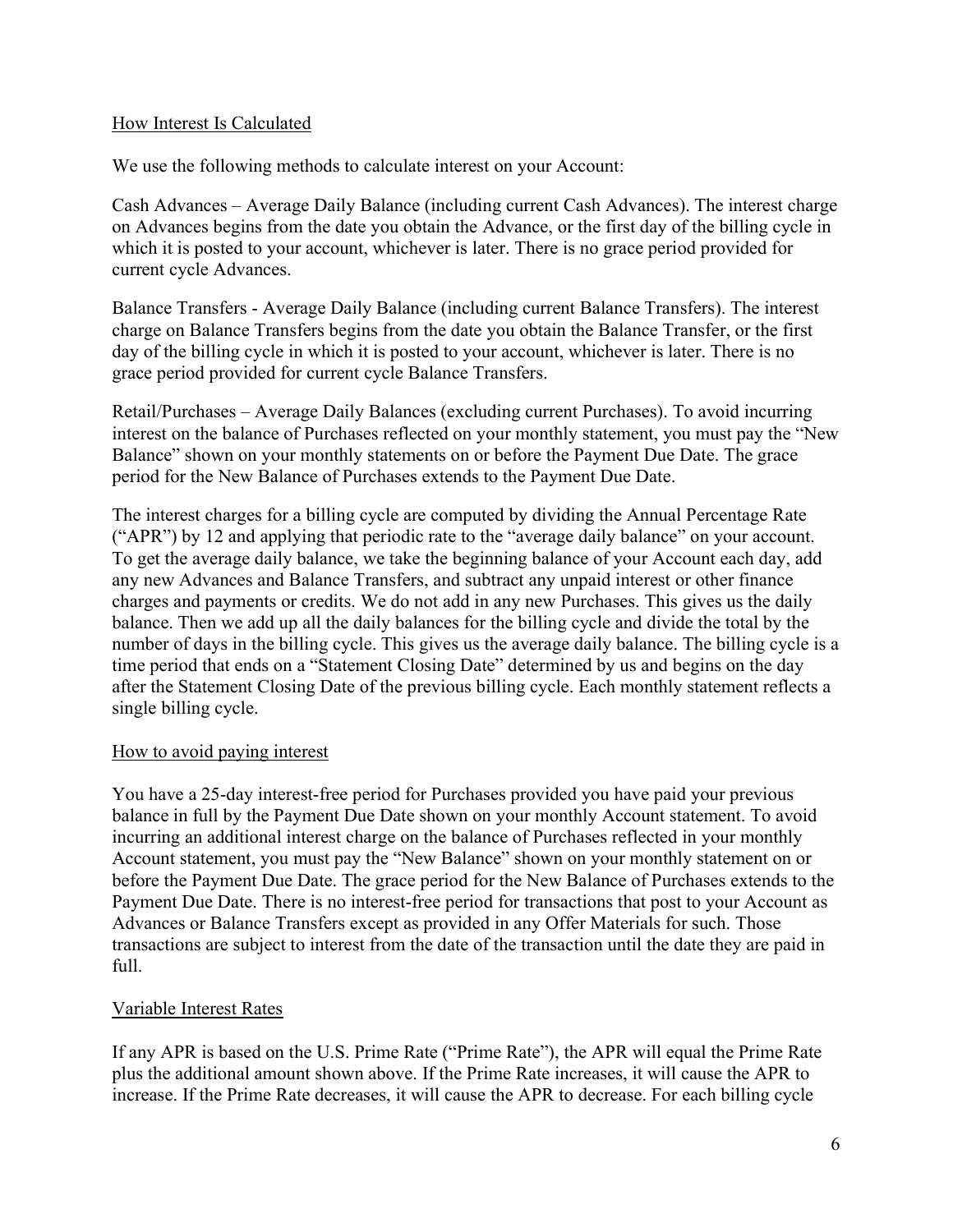we use the Prime Rate published in The Wall Street Journal on the 10<sup>th</sup> of each month (or if The Wall Street Journal does not publish on the  $10<sup>th</sup>$  day of the month, we will use the Prime Rate from the last published day preceding the  $10<sup>th</sup>$ . If the Prime Rate causes an APR to change, we put the new APR into effect as of the first day of the billing cycle for which we calculate the APR. We apply the new APR to any existing balances, subject to any promotional rate that may apply. If The Wall Street Journal does not publish the Prime Rate, we will use a similar published rate.

## Introductory Interest Rates

We may, at our option, offer you introductory interest rates for qualifying transactions. We will tell you in the Offer Materials the introductory rate that will be in effect and any conditions or requirements of such offer. Unless the Offer Materials state otherwise, an introductory rate will remain in effect until the last day of the billing cycle in which the introductory rate expires. Any introductory rate that applies to new or outstanding Account balances will increase to the standard rate that would otherwise apply.

## Military Lending Act Disclosure

The following disclosure applies to persons covered by the Military Lending Act: Federal law provides important protections to members of the Armed Forces and their dependents relating to extensions of consumer credit. In general, the cost of consumer credit to a member of the Armed Forces and his or her dependent may not exceed an annual percentage rate of 36 percent. This rate must include, as applicable to the credit transaction or account: the costs associated with credit insurance premiums; fees for ancillary products sold in connection with the credit transaction; any application fee charged (other than certain application fees for specified credit transactions or accounts); and any participation fee charged (other than certain participation fees for a credit card account).

## MLA Oral Disclosure Statement

Under the Military Lending Act, you have the right to receive certain disclosures orally. You can receive the required Military Lending Act oral disclosures by calling 1-800-881-5611.

#### Account Fees

#### Annual Fee

There is no Annual Fee for your Account.

#### Late Payment Fee

We may add a Late Payment Fee to your Account if your Minimum Payment Due is not received by the Payment Due Date shown on your monthly Account statement.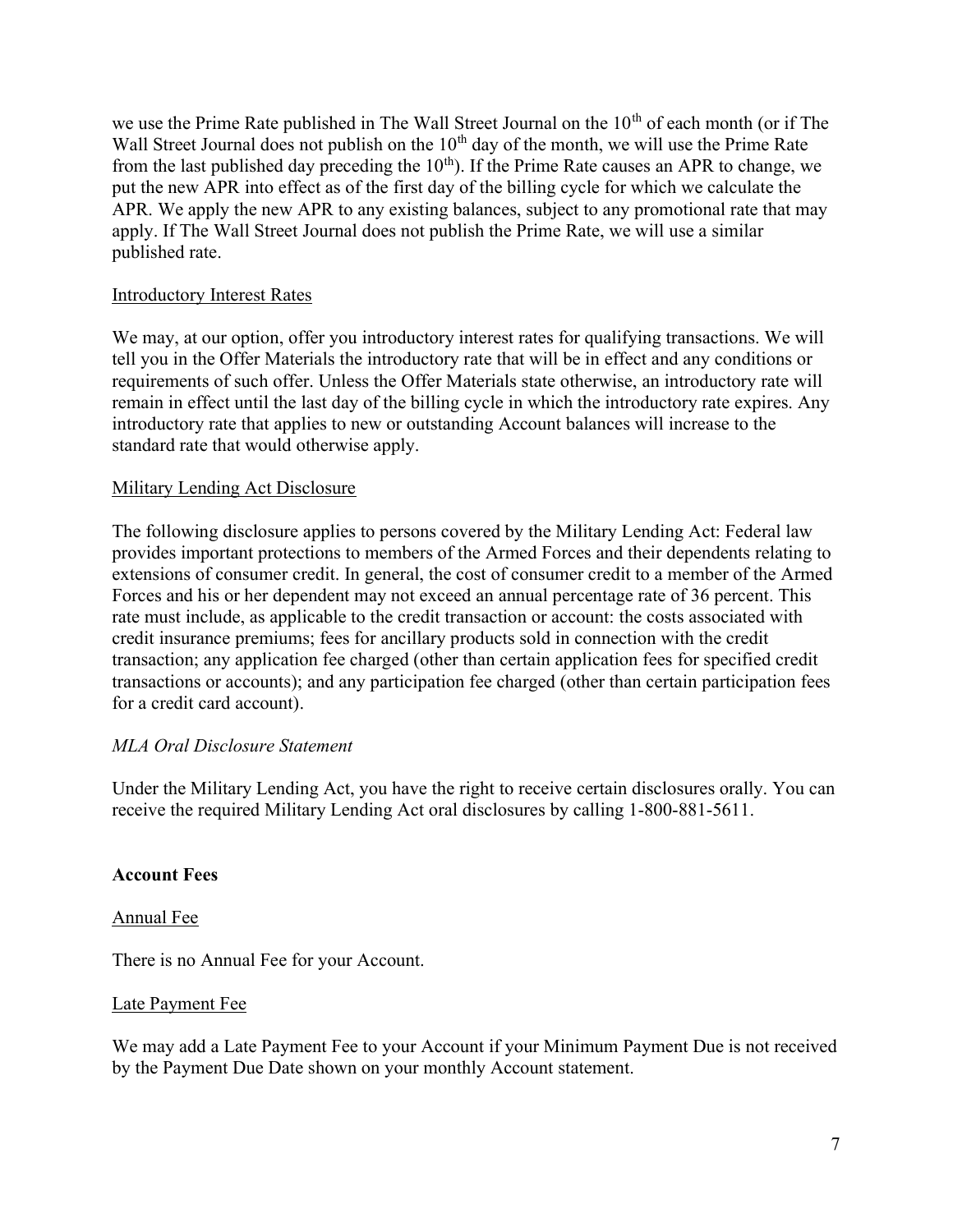## Returned Payment Fee

We may add a Returned Payment Fee to your Account if any payment on the Account is not honored or if we must return it to you because it cannot be processed, even if we elect to represent the payment and it is paid upon such re-presentment.

## Documentation Fee

We may charge you a Documentation Fee of \$2.50 for each copy of a monthly Account statement, sales slip, refund slip, or Advance slip that you request. There will be no charge for documentation requests made in connection with a billing error notice, provided you follow the procedures regarding billing error notices detailed in the "Your Billing Rights" section of this Agreement.

## Card Replacement Fee

We may charge you a Card Replacement Fee of \$5.00 each time you request that your Card be replaced prior to the normal reissue date upon expiration of your Card.

#### Rush Card Fee

We may charge you a Rush Card Fee of \$60.00 if you request expedited delivery of your Card.

#### On-Demand ACH Payment Fee

We may charge you an On-Demand ACH Payment Fee of \$4.95 if you choose to make a payment on your Account over the phone with the assistance of one of our agents.

#### Transaction Fees

You agree to pay the following transaction fees in the amounts shown in your Account-Opening Disclosures:

- Balance Transfer
- Financial Institution Cash Advance
- Cash Equivalent Advance
- Cash Advance ATM
- Foreign Transaction

#### Important Information About Your Account

#### Credit limit

We will advise you of the applicable credit limit(s) on your Account. We may increase, decrease, restrict or cancel the credit limit(s) on your Account at any time, without advance notice. We are not obligated to allow your Account to go over its credit limit(s). Each time you attempt a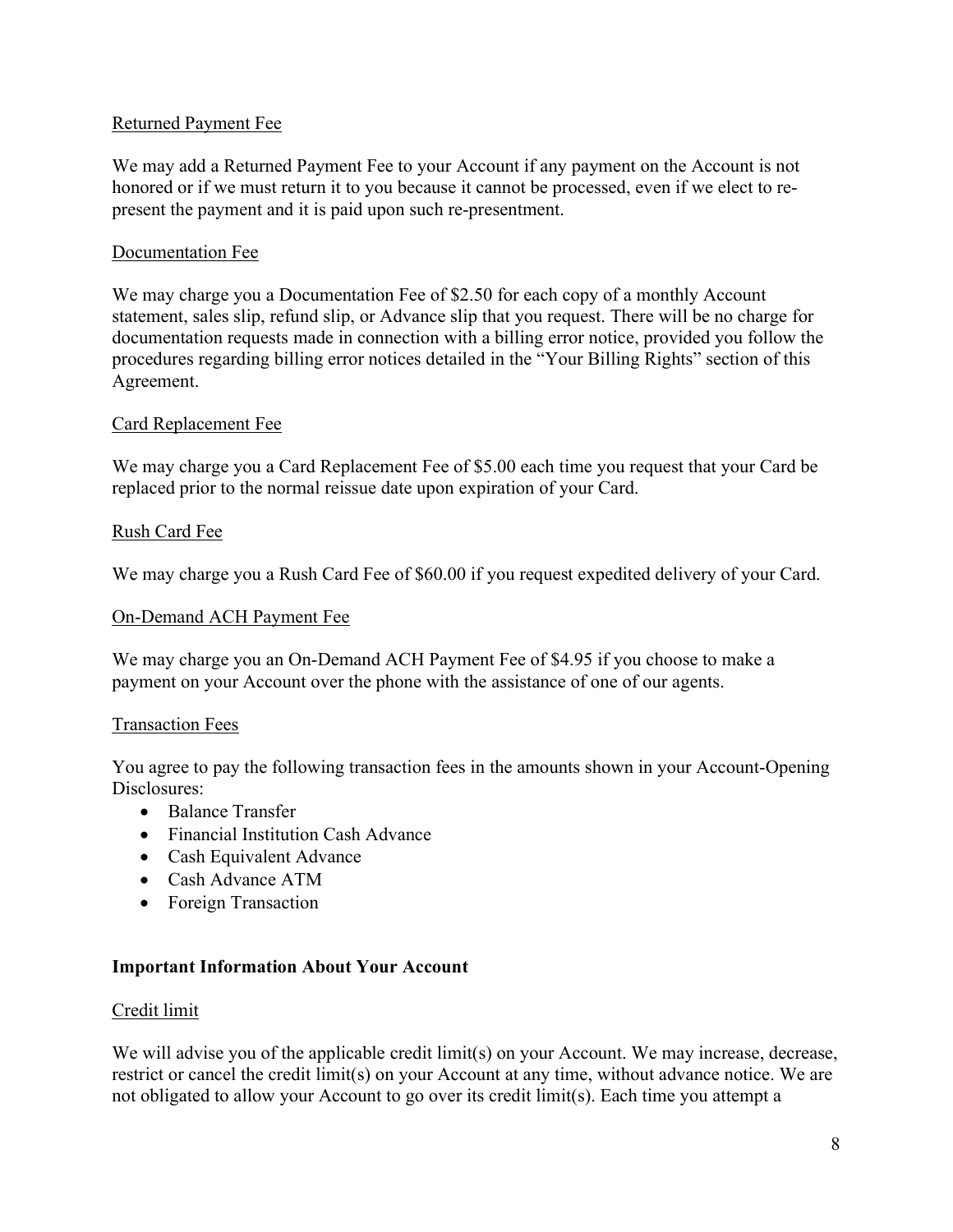transaction which results in your applicable outstanding balance (plus authorizations) exceeding a credit limit, we may (1) permit the transaction without raising your credit limit; (2) permit the transaction and treat the amount of the transaction that is more than the credit limit as immediately due; or (3) refuse to permit the transaction.

## **Payments**

You must follow the payment instructions on your billing statement. You must pay us in U.S. dollars. If you overpay or if there is a credit balance on your Account, we will not pay interest on such amounts.

## Minimum payments

You must pay us at least the Minimum Payment Due by the payment due date each billing cycle. The Minimum Payment Due each billing cycle will depend on your APRs and your New Balance.

The "Minimum Payment Due" is the sum of all past due amounts plus the Current Payment. The "Current Payment" for each billing cycle is the sum of the following: (1) 3.00% of your balance (your New Balance as shown on your Account statement, except for any new interest charges and new Late Payment Fee), (2) new interest charges, and (3) any new Late Payment Fee. Your Current Payment will not be less than \$25.00. We round the payment amount up to the nearest dollar. Your Minimum Payment Due will not include any overlimit amounts. If you make any payments prior to the due date shown on your Account statement that are less than the Minimum Payment Due, such payments will serve to decrease the Minimum Payment Due. For example, if your Minimum Payment Due of \$50.00 is due by April  $25<sup>th</sup>$ , and you pay \$20.00 on April  $10<sup>th</sup>$ , a Minimum Payment Due of the remaining \$30.00 will then be due by April  $25<sup>th</sup>$ .

## Application of Payments

If you pay the required Minimum Payment Due as displayed on your Account statement, the payment shall be applied in the following way: first to interest, then to fees, and the rest shall be applied first to the debt resulting from Purchases and Advances with the lowest APR and then to such debt with the higher APR in ascending order. Consequently, the debt with the higher APR will not be reduced until the debt with the lower APR is paid in full. If you pay an amount in excess of the minimum required payment, the excess shall be applied first to the debt resulting from Purchase and Advances with the highest APR and then to the debt with the lowest APR in descending order. If a payment on your Account is returned, we reserve the right to debit the returned payment amount to the balance subject to the current non-promotional rate for Purchases on the Account.

## When payments are credited

The date you mail a payment is different than the date we receive that payment. We will credit your payment the same day, subject to the applicable cutoff time, it is received as long as it is made in accordance with the instructions on your billing statement. Unless otherwise stated on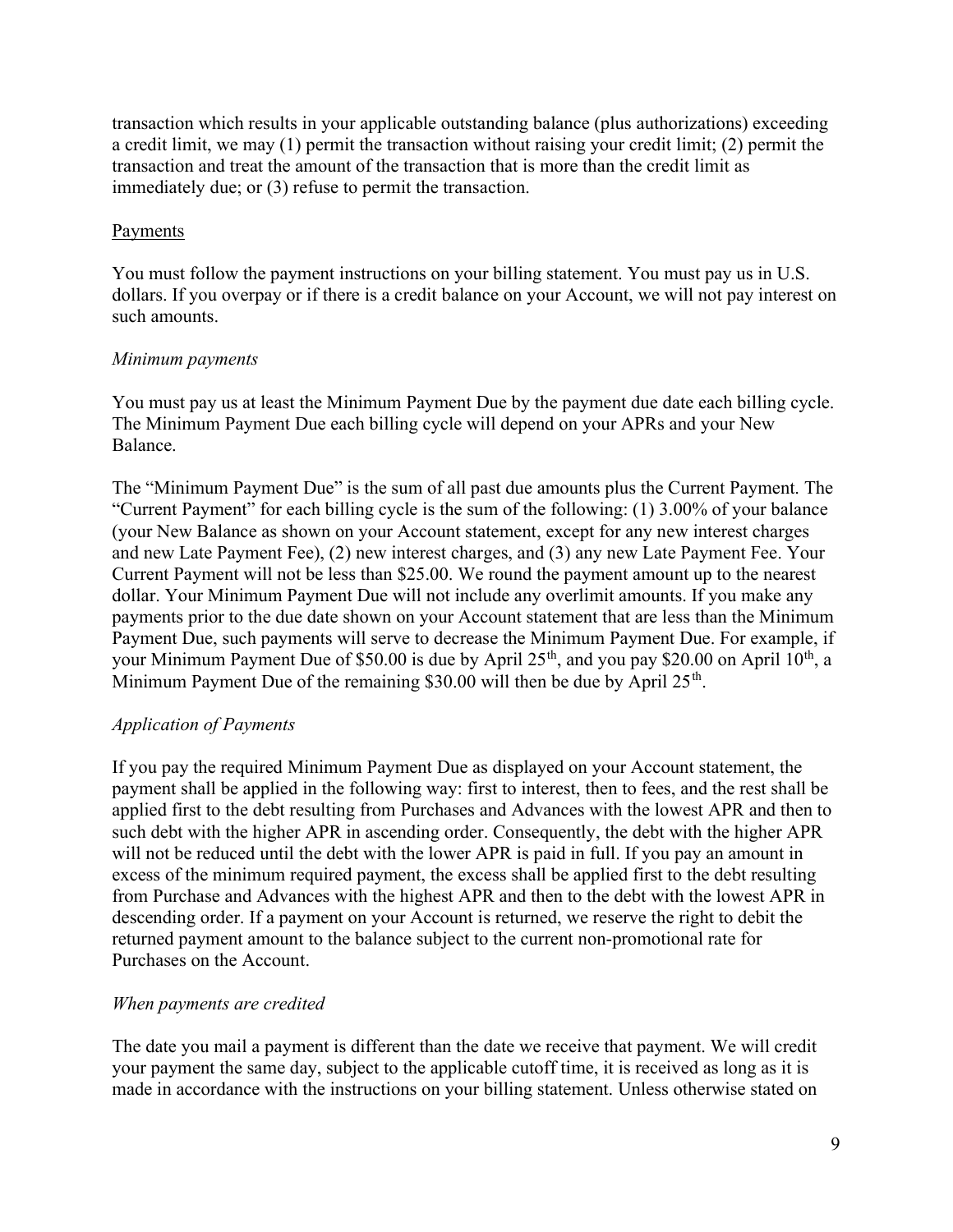your billing statement, the cutoff time for payments received by mail, telephone and other electronic means is 5:00 p.m. Central Time. Payments received by 5:00 p.m. Central Time, Monday through Friday, will be processed the same day. Payments, including online payments, received on Saturday, Sunday or a holiday observed by the Federal Reserve will be processed on the next business day. If your payment is received after the payment cutoff time on the due date or any time thereafter, a Late Payment Fee may be charged to your Account.

## Authorization of electronic funds transfer

We process most checks electronically. We use the information on your check to create an electronic funds transfer. Each time you send a check, you authorize a one-time electronic funds transfer. You also authorize us to process your check as a check or paper draft, as necessary. Funds may be withdrawn from your account as soon as the same day we receive your payment. You will not receive your cancelled check because we are required to destroy it. We will retain an electronic copy.

#### Delivery of Monthly Statements

We will provide you with a monthly Account statement for each billing cycle. Each monthly Account statement will be mailed or made available electronically, as applicable, within twentyfive (25) days before the Due Date of the payment for that billing cycle.

Unless you have elected to receive such materials electronically, we will mail your monthly Account statement to the address you provided in your Account application. You must notify us promptly when you change your address. We must receive this updated information at least one (1) day before the next Statement Closing Date in order to provide your Account statement at your new address. We may also change your address if so notified by the post office or others.

#### Authorized Users

You may notify us of a request to add authorized user(s) and/or issue Cards to additional users. You cannot limit the amount of authority you give to any authorized user. An authorized user's authority will continue until you notify us that you are terminating the authority and you physically retrieve the Card or other credit device.

Except by asking us to add an authorized user to your Account, you agree not to allow access to your Card, Account number, or PIN to anyone else to use your Account. If you give, lend, or otherwise make available to any other person your Card, Account number, or other credit device, you will be liable for any and all transactions made by that person, including transactions for which you may not have intended to be liable, even if the amount of those transactions causes a credit limit to be exceeded, unless and except as expressly required by applicable law.

Authorized users may have the same access to information about the Account and its users as the Account holder(s). We may send Account materials (statements, cards and notices) to any liable party, and that person will be responsible for delivering those materials to the other liable parties and authorized users.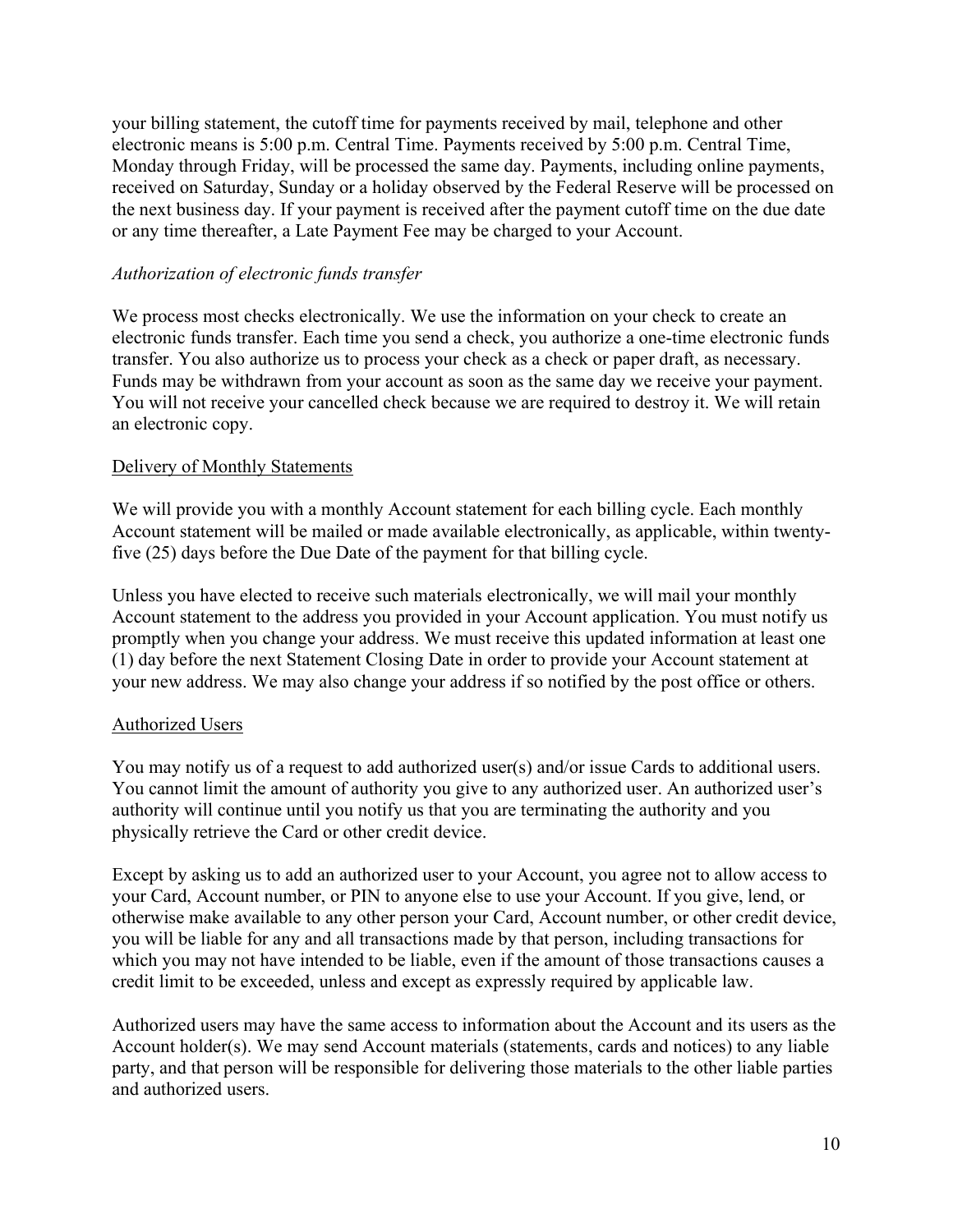## Lost/Stolen Cards or Unauthorized Use

You must contact us promptly if any Card, Account number, PIN or other credit device is lost or stolen. You must also notify us if you think someone used or may use them without your permission. You may contact us by calling the telephone number on the back of your Card or on your billing statement or by writing to us at the address listed on your statement. When you contact us, we may require you to provide information to help in our investigation. We may require you to provide this information in writing. You will not be liable for any unauthorized use that occurs after you notify us. You may, however, be liable for unauthorized use that occurs before your notice to us. In any case, your liability will not exceed \$50. For purposes of this Agreement, "unauthorized use" means the use of a Card by a person, other than a Cardholder, who does not have actual, implied or apparent authority to use the Card, and from which the Cardholder received no benefit. If you allow someone to use your Card or make changes to your Account, you can terminate this user's authority by retrieving the Card and notifying us. Until you do so, you remain liable for any use by the authorized user.

#### Foreign Transactions

A Foreign Transaction is any transaction (1) made in a foreign currency or (2) made in U.S. dollars if the transaction is made or processed outside of the United States. Foreign Transactions include, for example, online transactions made in the U.S. but with a merchant who processes the transaction in a foreign country. If you make a Foreign Transaction, we will assess the Foreign Transaction Fee listed in your Account-Opening Disclosures. Foreign Transactions made in a foreign currency will be converted by Visa International into a U.S. dollar amount in accordance with operating regulations or conversion procedures in effect at the time the transaction is processed. The conversion rate in effect on the processing date might differ from the rate in effect on the transaction or posting date.

#### Closing Your Account

You may close your Account by notifying us in writing or over the phone. If you have a joint Account, we will honor a request by any Cardholder to close the Account. We may also close your Account or suspend Account privileges at any time and for any reason without prior notice to you. We also have the right not to renew your Account upon its expiration. After your Account is closed, you will not be able to obtain additional Account credit, except that under certain circumstances if you use your Account for a transaction, the transaction may be posted to your Account. If you or we close your Account, you must still repay the total balance in accordance with the terms of this Agreement. If your Account is closed, you must destroy and/or return each Card to us upon request.

#### Customer's Legal Responsibilities

#### Responsibility to Pay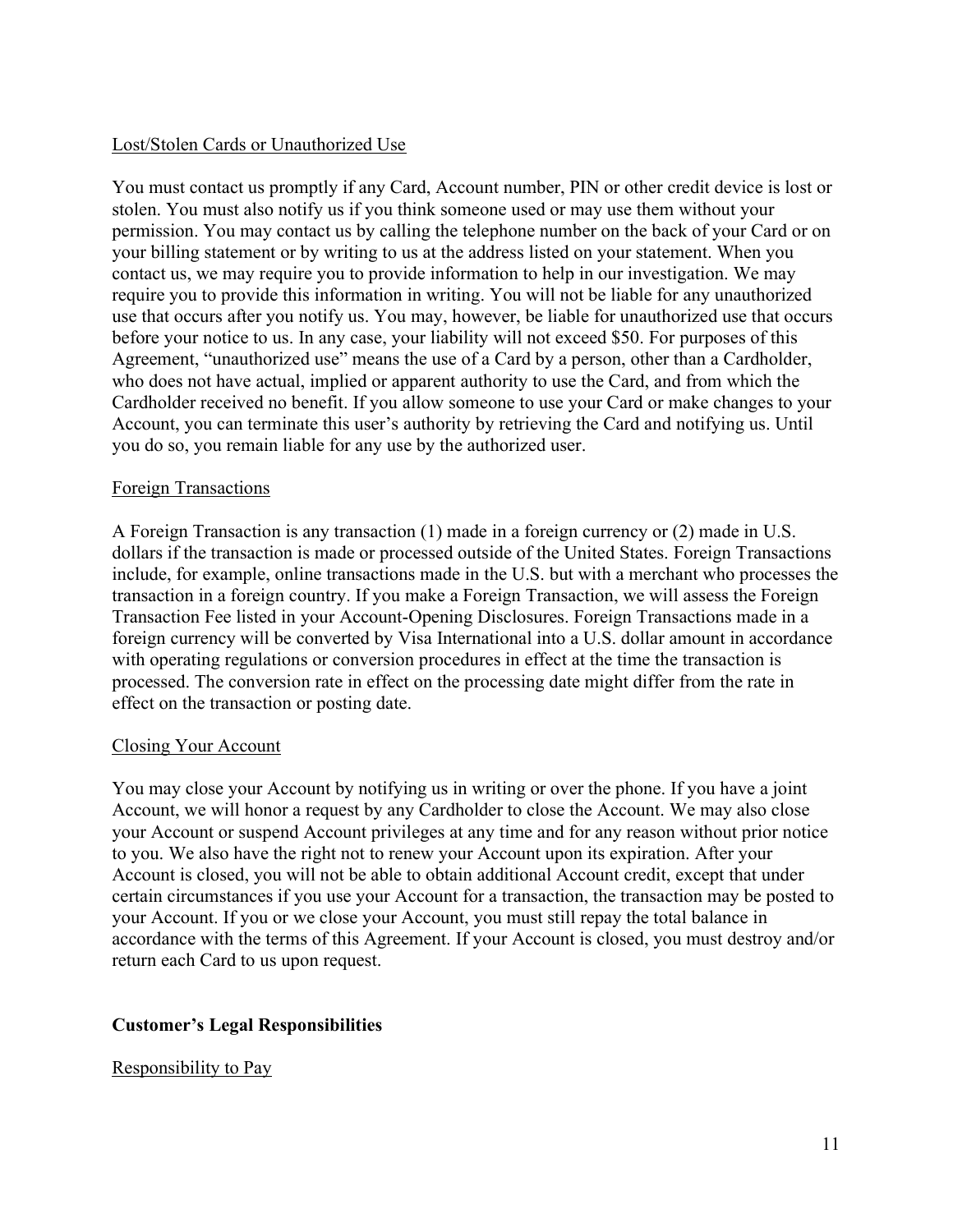You agree to pay us for all Purchases, Advances, Balance Transfers, interest charges, Account fees and charges, any other transaction charges as provided in this Agreement, and, to the extent permitted under applicable law, attorneys fees and collection costs we incur to enforce this Agreement against you. This is the case even if your Account is only used by one of you, or is used by someone authorized by only one of you. If there is more than one Cardholder, each of you is responsible, together and separately, for the full amount owed on your Account. Your obligation to pay the Account balance continues even though an agreement, divorce decree, court judgment, or other document to which we are not a party may direct another person responsible to pay the Account.

## Intent to Repay

Every time you use your Account, you represent to us that you intend to and have the ability to repay your Account obligations. We rely on this representation every time you use your Account.

## Default/Events of Default

You and your Account will be in Default if:

- 1. you fail to make any payment when due;
- 2. you exceed your credit limit;
- 3. you violate any other provision of this Agreement;
- 4. you die without a surviving joint Cardholder;
- 5. you become insolvent, assign any property to your creditors, or go into bankruptcy or receivership;
- 6. you have made false statements on your Account application or in the maintenance of your Account;
- 7. we have any reason to believe that your Account is, or is in danger of, being used for fraud;
- 8. you are a married resident of a community property state and you or we receive a written termination notice of this Agreement from your spouse;
- 9. your Account becomes inactive;
- 10. anything happens that we believe in good faith materially increases the risk that you will not live up to your payment and other obligations under this agreement; or
- 11. this is a joint Account and one of you notifies us that he or she wants the Account closed or will no longer be liable on the Account.

#### Effect of Default/Immediate Repayment

If you are in Default, we may, in our sole discretion and in addition to our other remedies under this Agreement, declare all amounts you owe to be immediately due and payable, prohibit any further transactions on your Account, cancel the Card(s), and revoke any privileges associated with the Card(s).

In the event of Default, you agree to destroy and/or return all Cards to us or our designee upon demand.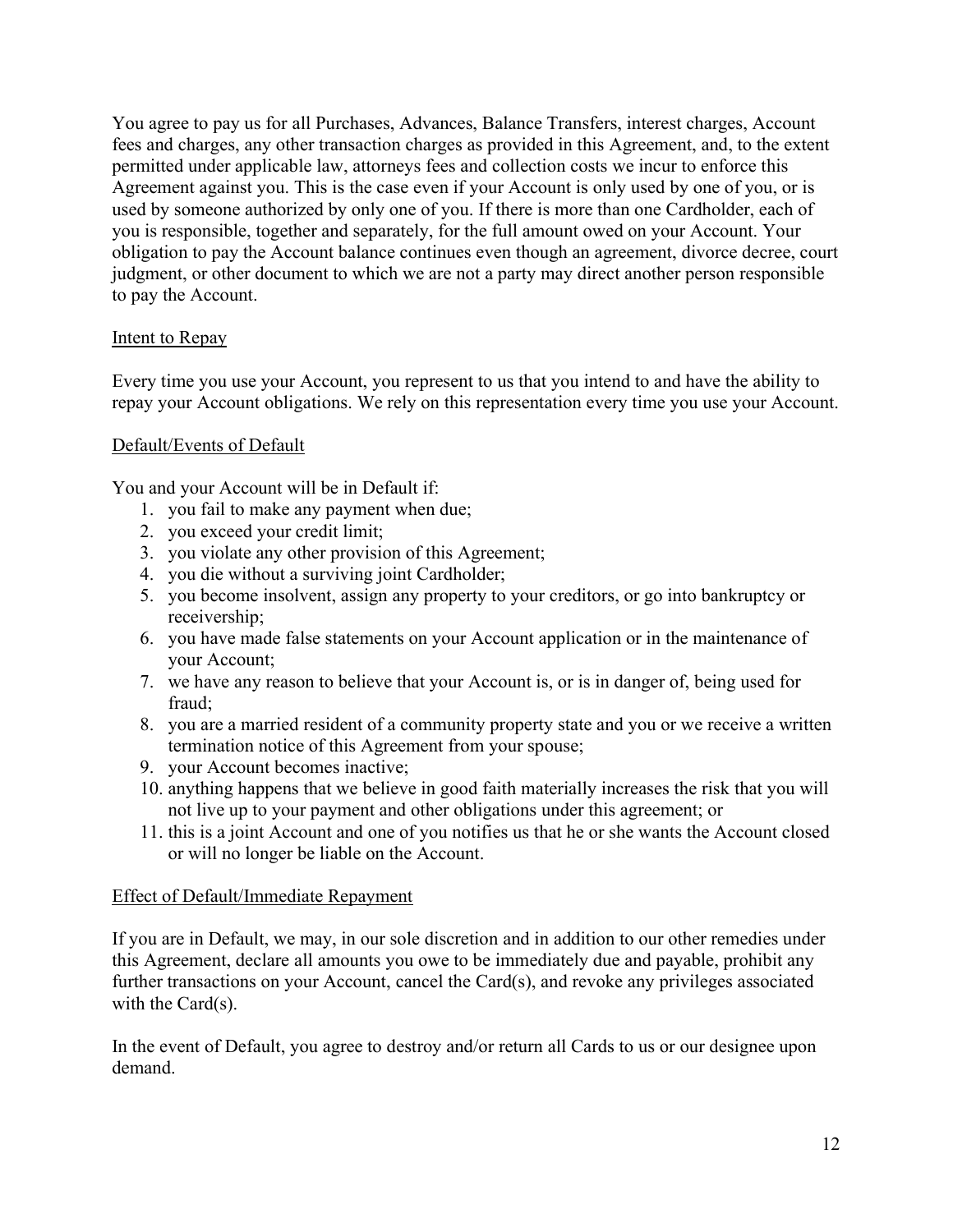If you are in Default, we may, in our sole discretion, refuse to pay any of your Advance or Balance Transfer checks that are presented to us. If we decide to honor such checks, you will owe us the amount of such checks under the terms of this Agreement.

### Illegal Purchases/Usage

You may not use or permit your Account to be used to make any illegal purchase or transaction. You will only use your Account for transactions that are legal where you conduct them.

You may not use your Account to conduct illegal gambling transactions. Internet gambling may be illegal in your state. We will not be liable if you engage in any illegal transaction. We may deny authorization of any transactions identified as Internet gambling.

You may not use your Account to conduct transactions in any country or territory, or with any individual or entity that is subject to economic sanctions administered and enforced by the U.S. Department of the Treasury's Office of Foreign Assets Control ("OFAC"). Use of your Account in those countries will be blocked.

## Bank's Legal Rights/Responsibilities

## Ownership of Account/Access Devices

Your Card and any other Account access devices that we supply to you are our property and must be immediately returned to us or our designated agent or otherwise destroyed or surrendered as we instruct.

#### Changes to Account/Terms

We may change the terms of this Agreement and your Account at any time, including APRs and fees, in accordance with applicable law and the terms of this Agreement. We will give you notice of any such changes in the manner required by law. Any changes or revised Account terms apply as of the effective date communicated to you in our notice to you unless the notice provides you with the right to opt out, and you do opt out, before the effective date.

#### Sale of Account/Assignment

We may, at any time and without notice to you, sell, transfer or assign your Account, any amounts due on your Account, this Agreement, or our rights or obligations under your Account or this Agreement to any person or entity. The person or entity to whom we make any such sale, transfer or assignment shall be entitled to all of our rights and shall assume our obligations under this Agreement, to the extent sold, transferred or assigned.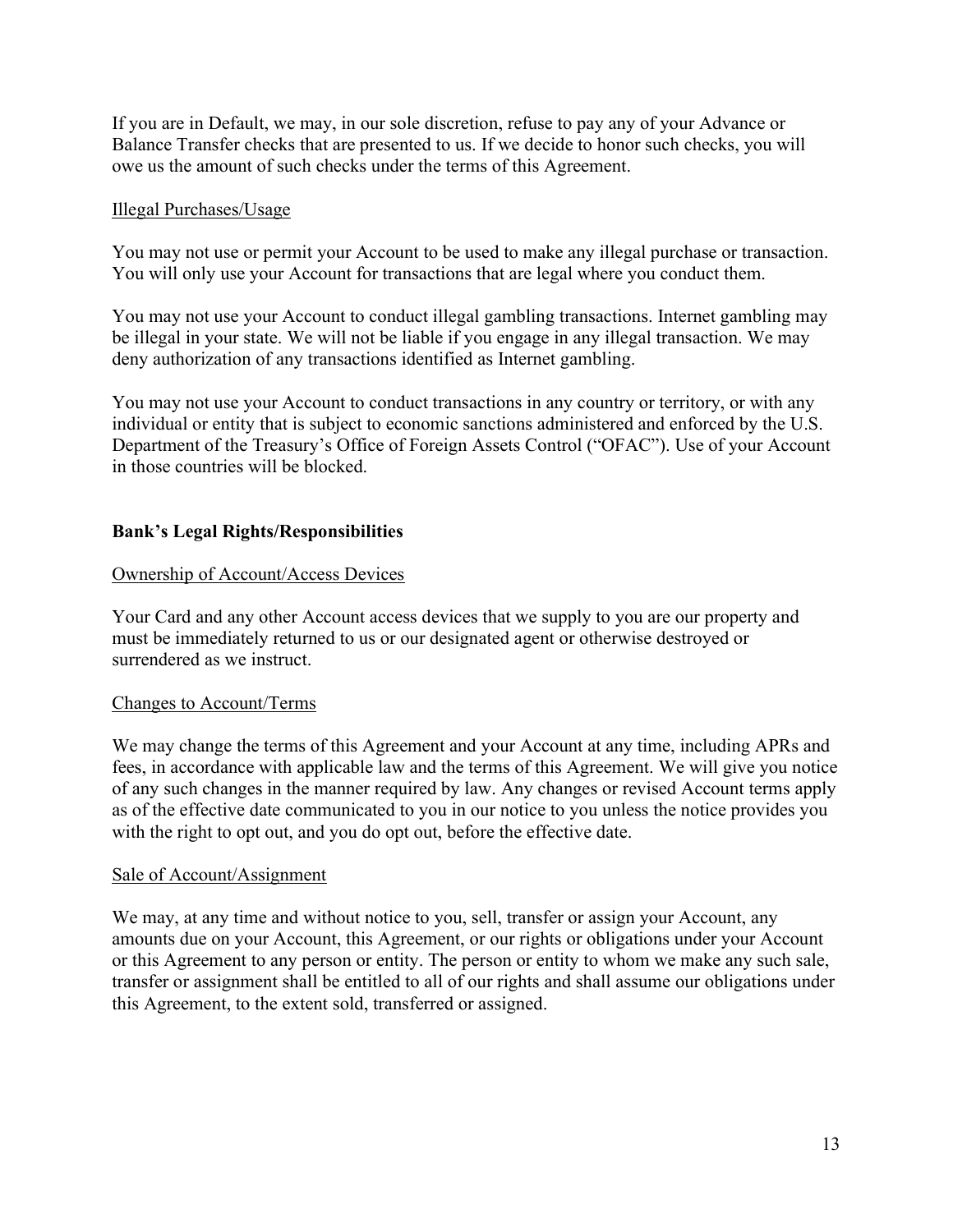## Refusal to Honor Transactions

We may deny any transactions for any reason at our discretion. We are not liable for any refusal to honor your Account. We are not liable for any retention of your Card by us, any other financial institution, or any provider of goods or services.

## Collection and Disclosure of Information; Communications

## Privacy Policy; Information Sharing

A copy of our Privacy Policy has been delivered to you and is incorporated as part of this Agreement by reference. You agree to provide and authorize us to collect information about you in order to verify your identity, conduct our business and deliver quality service, including information we receive about you, information we receive from third parties such as credit reporting agencies and information about your transactions with us and other companies. You authorize us to share such information about you or your Account with our affiliates and others. You may have the right to opt out of some information sharing. Please see our Privacy Policy for additional details.

You agree to provide such information in your application and on an ongoing basis as we may request in order to confirm your ongoing eligibility for the Account and satisfy any legal obligations we might have.

## Credit Reporting Agencies

We may obtain credit or other consumer reports on you, check your credit and verify with others information you provide in connection with your Card and your application. We may report our credit and other experience with you to consumer reporting agencies and others who we determine have a legitimate need for the information. If you believe we have furnished inaccurate or incomplete information about you or your Account to a credit reporting agency, please write to us at:

Dacotah Bank PO Box 1474 Aberdeen, SD 57402

Please include your name, address, home phone number, and Account number, and explain what you believe is inaccurate or incomplete.

#### Communications

You consent to and authorize Dacotah Bank, any of its affiliates, or its marketing associates and service providers to monitor and/or record any of your telephone conversations and other electronic communications with our representatives or the representatives of any of those companies for reasonable business purposes, including security and quality assurance. We may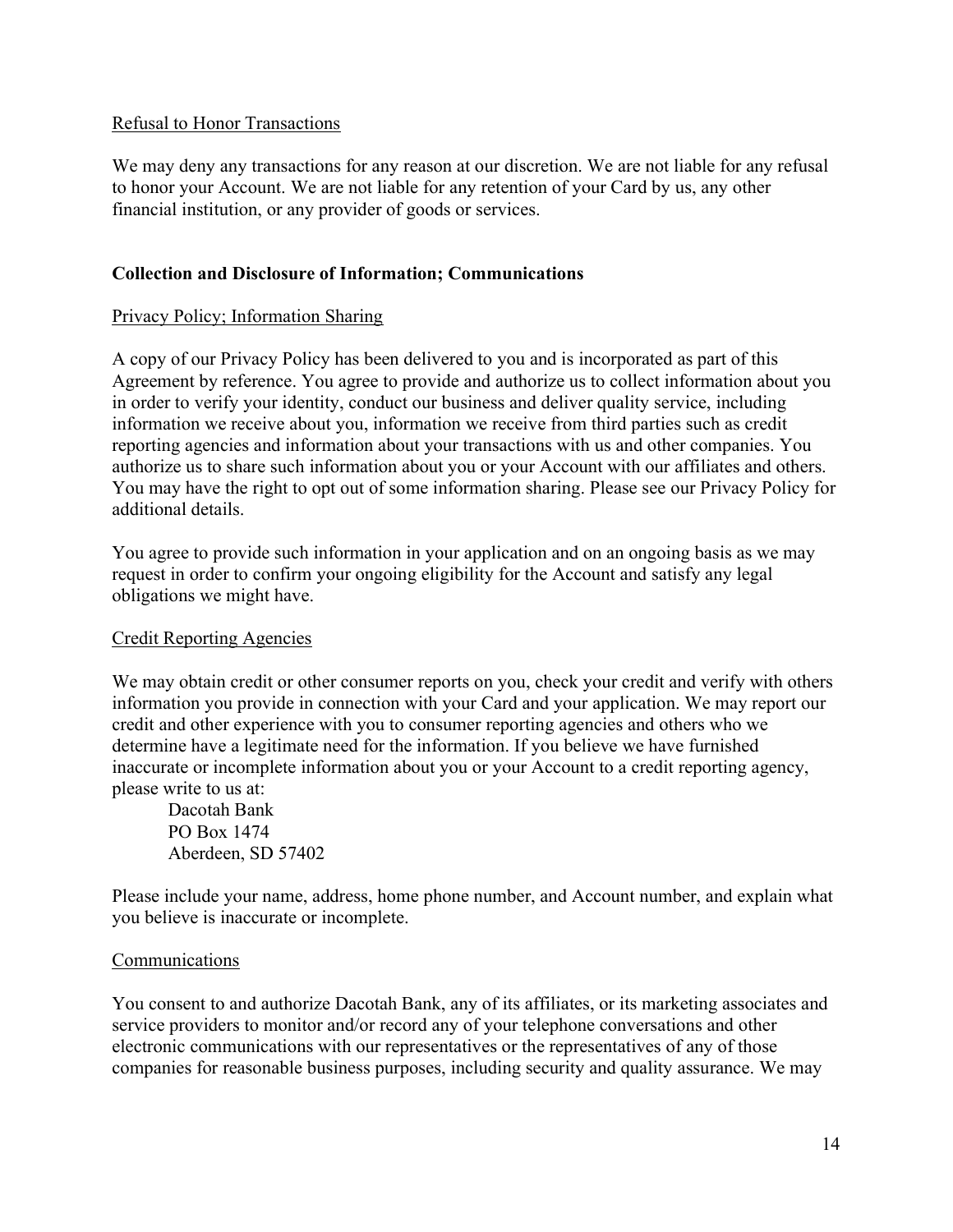not remind you that we may be monitoring or recording a call at the outset of the call unless required to do so by law.

Where you have provided a cell phone number directly to us, you consent and agree to accept servicing calls and text messages to your cell phone from us and the service providers we engage to manage your Account. For example, we or our service providers may place calls to you about fraud alerts or amounts you owe us (collection calls) on your Account. For any telephone or cell phone calls/communications we or our service providers place to you, you consent and agree that those calls may be automatically dialed, including artificial or prerecorded messages or texts.

## General

## **Severability**

If any provision of this Agreement is found to be invalid, illegal or unenforceable, the remaining provisions will remain in effect and continue to be enforceable.

## Entire Agreement

This version of the Agreement replaces any previous version of the Agreement posted online or otherwise delivered to you. This Agreement, together with such other agreements and documents are incorporated herein by reference (including, without limitation, any credit disclosures you received with your application and any agreements made in your application), as each is modified by any change in terms we may deliver from time to time in accordance with applicable law, constitutes the entire agreement between you and us, and supersedes any prior negotiation, agreement, or understanding between you and us concerning the subject matter of this Agreement.

## Governing Law

This Agreement is governed by the law of South Dakota, whether or not you live in South Dakota, and whether or not your Account is used outside of South Dakota, and by any applicable federal laws. You agree that (1) this Agreement is entered into in South Dakota; (2) all credit under this Agreement is extended from South Dakota; and (3) all credit extended under this Agreement is subject to, and governed by, South Dakota law.

## Waiver

We do not give up our rights under the Agreement or applicable law when we fail to exercise or delay exercising those rights. Our failure or delay to exercise any right or remedy we have against you does not mean that we waive that right. We may accept late payments, partial payments or checks and money orders marked as being payment in full without losing any rights under this Agreement.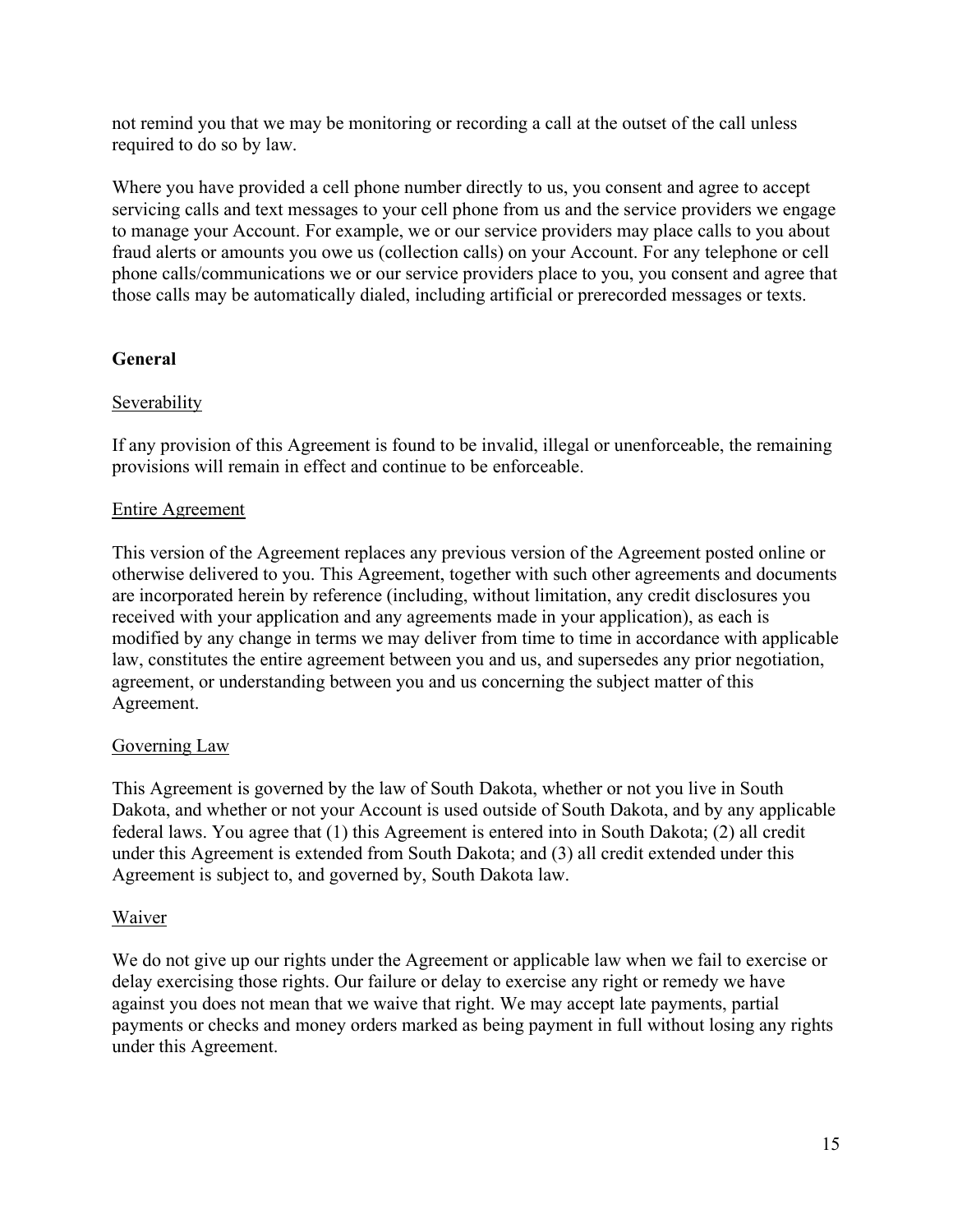#### ARBITRATION AGREEMENT AND WAIVER OF CLASS ACTION

## READ THIS ARBITRATION AGREEMENT CAREFULLY. IF YOU DO NOT REJECT THIS ARBITRATION AGREEMENT AS SET FORTH BELOW, IT WILL BE PART OF THIS AGREEMENT AND WILL HAVE A SUBSTANTIAL IMPACT ON THE WAY YOU OR WE WILL RESOLVE ANY CLAIM WHICH YOU OR WE HAVE AGAINST EACH OTHER NOW OR IN THE FUTURE.

Arbitration is a method of resolving disputes in front of an arbitrator instead of having a trial in court in front of a judge or jury. An "arbitrator" is a neutral person from the organization listed below who will decide the dispute. This Arbitration Agreement and Waiver of Class Action provision ("Arbitration Agreement") governs when and how disputes between you and us will be arbitrated if a dispute arises and you or we choose to arbitrate the dispute instead of having a court of jury resolve the dispute.

You and Dacotah Bank agree that we shall attempt to informally settle any and all disputes arising out of, affecting, or relating to your accounts, or the products or services Dacotah Bank has provided, will provide or has offered to provide to you, and/or any aspect of your relationship with Dacotah Bank (hereafter referred to as the "Claims"). If that cannot be done, then you agree that any and all Claims that are threatened, made, filed or initiated after the Effective Date (defined below) of this Arbitration Agreement, even if the Claims arise out of, affect or relate to conduct that occurred prior to the Effective Date, shall, at the election of either you or us, be resolved by binding arbitration administered by the American Arbitration Association ("AAA") in accordance with its applicable rules and procedures for consumer disputes ("Rules"), whether such Claims are in contract, tort, statute, or otherwise. The Rules can be obtained on the AAA website free of charge at www.adr.org; or, a copy of the Rules can be obtained at any Dacotah Bank branch upon request. Either you or we may elect to resolve a particular Claim through arbitration, even if one of us has already initiated litigation in court related to the Claim, by: (a) making written demand for arbitration upon the other party, (b) initiating arbitration against the other party, or (c) filing a motion to compel arbitration in court. AS A RESULT, IF EITHER YOU OR WE ELECT TO RESOLVE A PARTICULAR CLAIM THROUGH ARBITRATION, YOU WILL GIVE UP YOUR RIGHT TO GO TO COURT TO ASSERT OR DEFEND YOUR RIGHTS UNDER THIS ACCOUNT AGREEMENT (EXCEPT FOR CLAIMS BROUGHT INDIVIDUALLY WITHIN SMALL CLAIMS COURT JURISDICTION, SO LONG AS THE CLAIM REMAINS IN SMALL CLAIMS COURT). This Arbitration Agreement shall be interpreted and enforced in accordance with the Federal Arbitration Act set forth in Title 9 of the U.S. Code to the fullest extent possible, notwithstanding any state law to the contrary, regardless of the origin or nature of the Claims at issue. This Arbitration Agreement does not prevent you from submitting any issue relating to your accounts for review or consideration by a federal, state, or local governmental agency or entity, nor does it prevent such agency or entity from seeking relief on your behalf. This Arbitration Agreement shall not apply to claims that are initiated in or transferred to small claims court.

Selection of Arbitrator.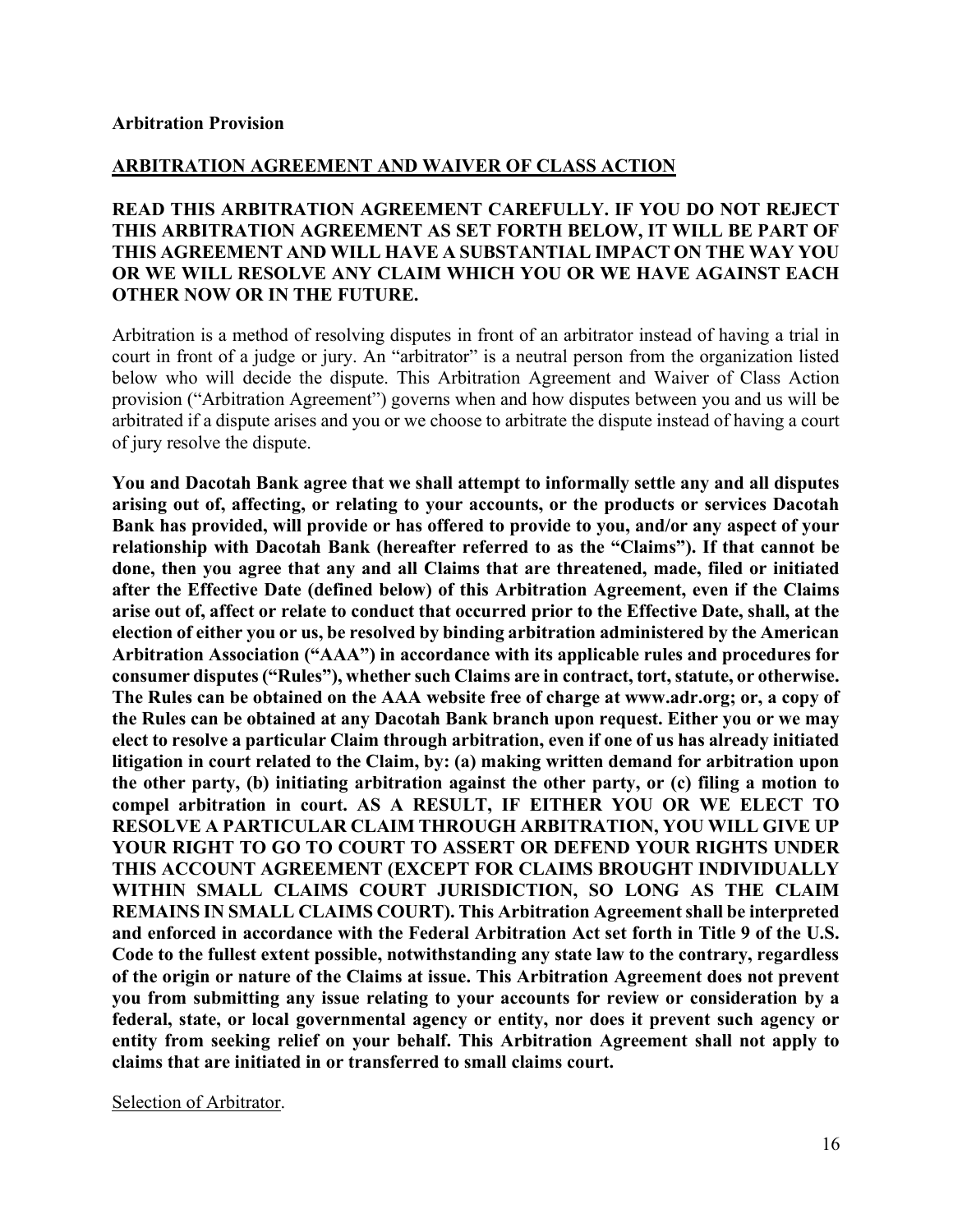The Claims shall be resolved by a single arbitrator. The arbitrator shall be selected in accordance with the Rules, and must have experience in the types of financial transactions at issue in the Claims. In the event of a conflict between the Rules and this Arbitration Agreement, this Arbitration Agreement shall supersede the conflicting Rules only to the extent of the inconsistency. If AAA is unavailable to resolve the Claims, and if you and we do not agree on a substitute forum, then you can select the forum for the resolution of the Claims.

## Effective Date.

This Arbitration Agreement is effective upon the 31st day after we provide it to you ("Effective Date"), unless you opt-out in accordance with the requirements of the RIGHT TO OPT-OUT provision below. If you receive your statements by mail, then the Arbitration Agreement was provided to you when it was mailed. If you receive your statements electronically, then it was provided to you when you were sent notice electronically.

#### Arbitration Proceedings.

The arbitration shall be conducted within 50 miles of your residence at the time the arbitration is commenced. Any claims and defenses that can be asserted in court can be asserted in the arbitration. The Arbitrator shall be entitled to award the same remedies that a court can award, including any kind of relief that could be awarded by a court, including injunctive relief. Discovery shall be available for non-privileged information to the fullest extent permitted under the Rules. The Arbitrator's award can be entered as a judgment in court. Except as provided in applicable statutes, the arbitrator's award is not subject to review by the court and it cannot be appealed. Dacotah Bank shall pay for any filing, administration, and arbitrator fees imposed on you by the AAA. However, you will be responsible for your own attorneys' fees, unless you prevail on your Claim in the arbitration, in which case, we will pay your attorneys' fees. Conversely, if Dacotah Bank prevails, then you will not be required to pay its attorneys' fees and costs. Nothing contained in this Arbitration Agreement shall prevent either you or Dacotah Bank from applying to any court of competent jurisdiction for emergency provisional relief, such as a temporary restraining order, a temporary protective order, an attachment or any other prejudgment remedies.

Any determination as to whether this Arbitration Agreement is valid or enforceable in part or in its entirety will be made solely by the arbitrator, including without limitation any issues relating to whether a Claim is subject to arbitration; provided, however, the enforceability of the Class Action Waiver set forth below shall be determined by the Court.

Survival. This Arbitration Agreement will survive: (i) termination or changes in this Agreement, the Account, or the relationship between you and us concerning the Account; (ii) the bankruptcy of any party; and (iii) any transfer, sale or assignment of your Account, or any amounts owed on your Account, to any other person or entity.

Class Action Waiver. ANY ARBITRATION OF A CLAIM WILL BE ON AN INDIVIDUAL BASIS. YOU UNDERSTAND AND AGREE THAT YOU ARE WAIVING THE RIGHT TO PARTICIPATE AS A CLASS REPRESENTATIVE OR CLASS MEMBER IN A CLASS ACTION LAWSUIT.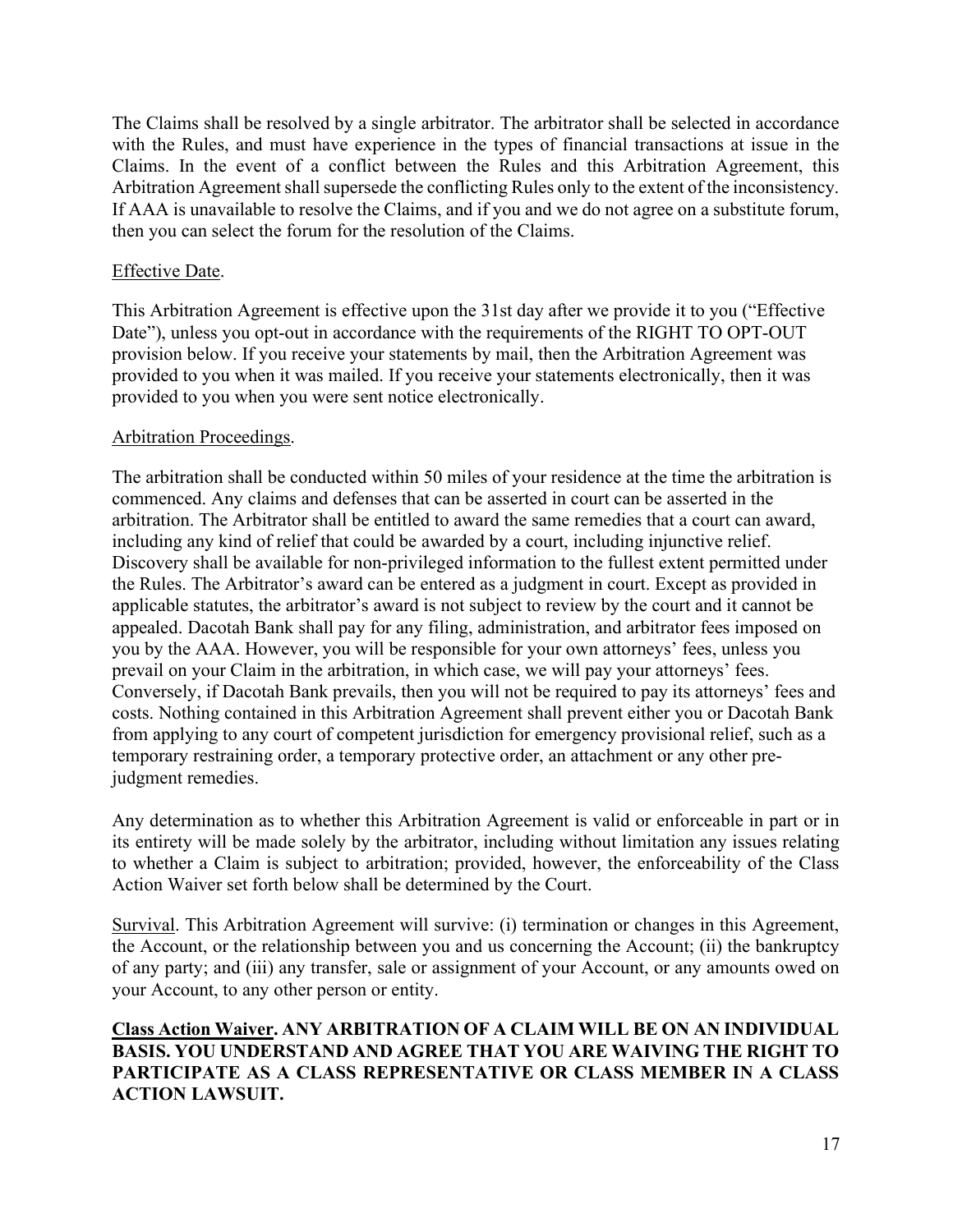Severability. In the event the Class Action Waiver in this Arbitration Agreement is found to be unenforceable for any reason, the remainder of this Arbitration Agreement shall also be unenforceable. If any provision in this Arbitration Agreement, other than the Class Action Waiver, is found to be unenforceable, the remaining provisions shall remain fully enforceable.

Right to Opt-Out. You have the right to opt-out of this Arbitration Agreement and it will not affect any other terms and conditions of your Account Agreement or your relationship with Dacotah Bank. To opt out, you must notify Dacotah Bank in writing of your intent to do so within 30 days after the Effective Date. Your opt-out will not be effective and you will be deemed to have consented and agreed to the Arbitration Agreement unless your notice of intent to opt out is received by Dacotah Bank in writing at 308 South Main Street, P.O. Box 1210, Aberdeen, SD 57401 within such 30 day time period. Your notice of intent to opt out can be a letter that is signed by you or an email sent by you that states "I elect to opt out of the Arbitration Agreement" or any words to that effect.

FOR MORE DETAILS or if you have questions, you may call us or visit a branch. If you have questions about AAA procedures, you should check AAA's website, www.adr.org, OR call AAA at (800) 778-7879.

IF YOU WERE A "COVERED BORROWER" UNDER THE MILITARY LENDING ACT AT THE TIME THE ACCOUNT WAS ESTABLISHED, (I) THE ABOVE ARBITRATION PROVISION AND JURY TRIAL WAIVER PROVISION, (II) ANY WAIVER OF THE RIGHT TO LEGAL RECOURSE UNDER ANY OTHERWISE APPLICABLE PROVISION OF STATE OR FEDERAL LAW, AND (III) ANY OTHER PROVISION OF THIS AGREEMENT THAT IS NOT ENFORCEABLE AGAINST YOU UNDER THE MILITARY LENDING ACT, WILL NOT APPLY TO YOU WHILE YOU REMAIN A "COVERED BORROWER."

## YOUR BILLING RIGHTS; KEEP THIS NOTICE FOR FUTURE USE

# What To Do If You Find A Mistake On Your Statement

If you think there is an error on your statement, write to us at:

Dacotah Bank PO Box 1474 Aberdeen, SD 57402 You may also contact us on the Web: www.dacotahbank.com

In your letter, give us the following information:

- Account information: Your name and account number.
- Dollar amount: The dollar amount of the suspected error.
- Description of problem: If you think there is an error on your bill, describe what you believe is wrong and why you believe it is a mistake.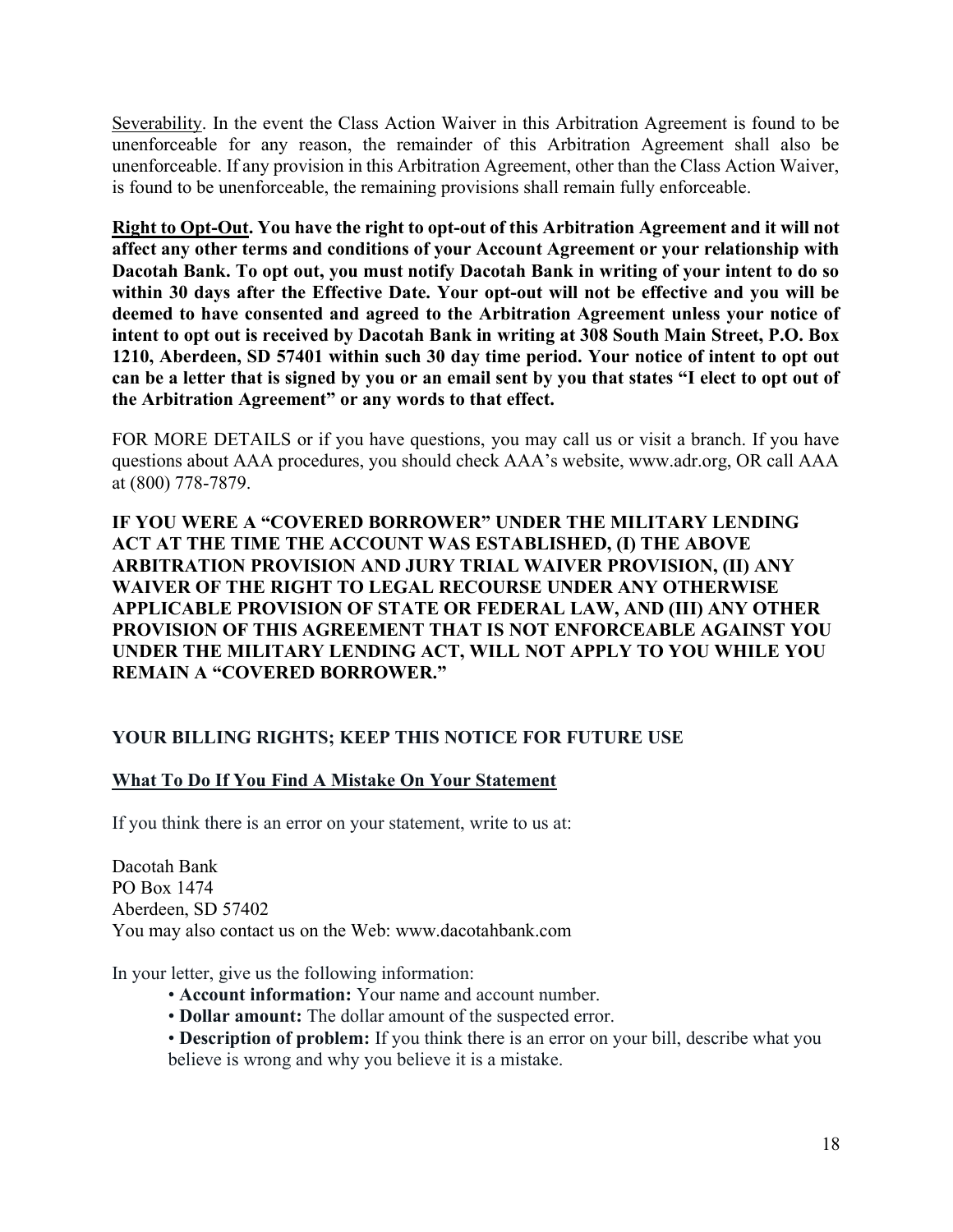You must contact us:

- Within 60 days after the error appeared on your statement.
- At least 3 business days before an automated payment is scheduled, if you want to stop payment on the amount you think is wrong.

You must notify us of any potential errors in writing [or electronically]. You may call us, but if you do we are not required to investigate any potential errors and you may have to pay the amount in question.

## What Will Happen After We Receive Your Letter

When we receive your letter, we must do two things:

- 1. Within 30 days of receiving your letter, we must tell you that we received your letter. We will also tell you if we have already corrected the error.
- 2. Within 90 days of receiving your letter, we must either correct the error or explain to you why we believe the bill is correct.

While we investigate whether or not there has been an error:

• We cannot try to collect the amount in question, or report you as delinquent on that amount.

• The charge in question may remain on your statement, and we may continue to charge you interest on that amount.

• While you do not have to pay the amount in question, you are responsible for the remainder of your balance.

• We can apply any unpaid amount against your credit limit.

After we finish our investigation, one of two things will happen:

• If we made a mistake: You will not have to pay the amount in question or any interest or other fees related to that amount.

• If we do not believe there was a mistake: You will have to pay the amount in question, along with applicable interest and fees. We will send you a statement of the amount you owe and the date payment is due. We may then report you as delinquent if you do not pay the amount we think you owe.

If you receive our explanation but still believe your bill is wrong, you must write to us within  $10$ days telling us that you still refuse to pay. If you do so, we cannot report you as delinquent without also reporting that you are questioning your bill. We must tell you the name of anyone to whom we reported you as delinquent, and we must let those organizations know when the matter has been settled between us.

If we do not follow all of the rules above, you do not have to pay the first \$50 of the amount you question even if your bill is correct.